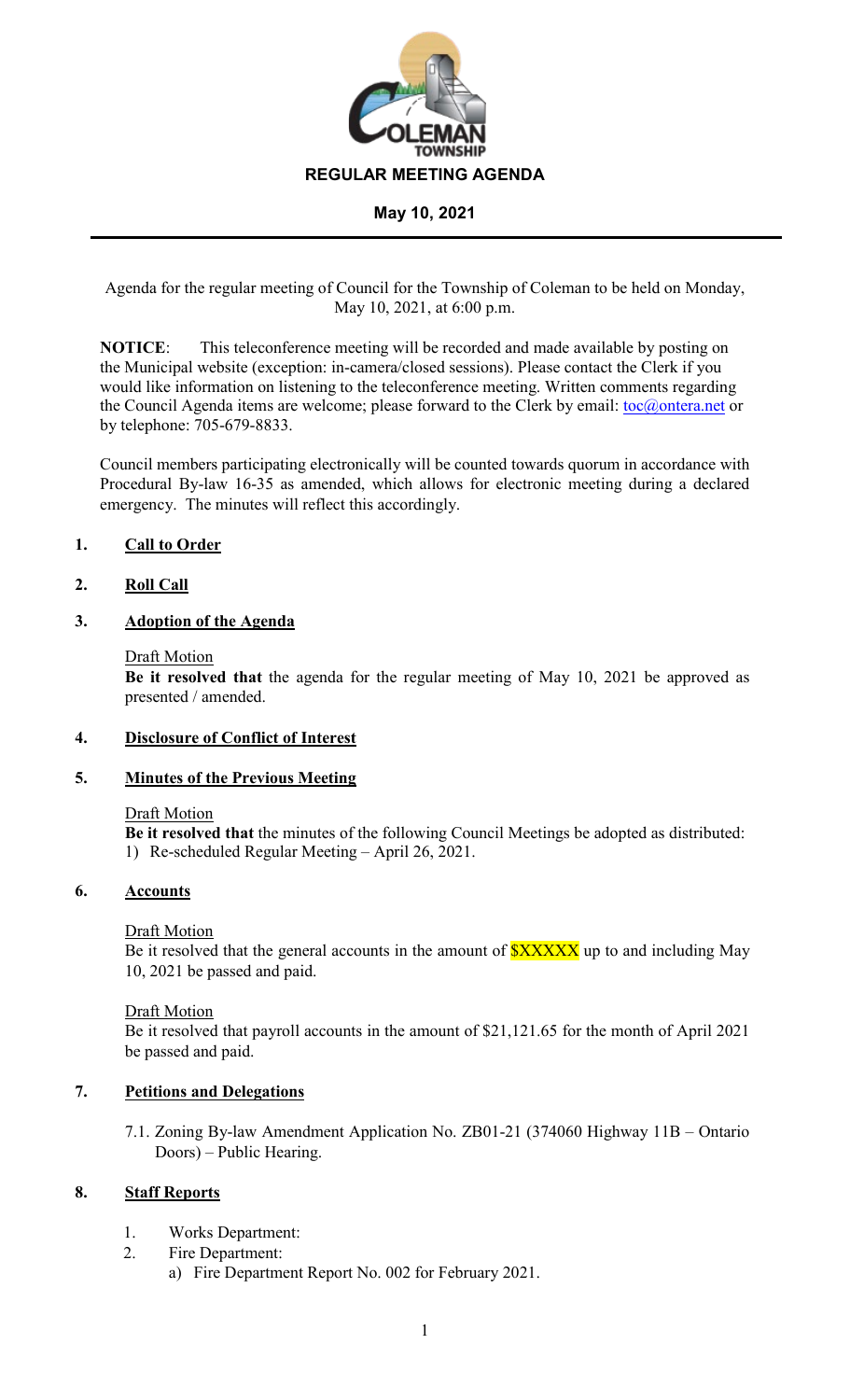

- b) Fire Department Report No. 003 for March 2021.
- c) Fire Department Report No. 004 for April 2021.
- 3. Administration:
- 4. Animal Service Provider:
- 5. By-Law Enforcement:
- 6. Larose Bridge Replacement:
	- a) Temporary Financing for Project
- 7. COVID-19 Update:

# Draft Motion

Be it resolved that the Staff Reports be noted and listed in the minutes of this meeting.

# **9. By-laws**

9.1. By-law No. 21-20, being a by-law to amend By-law No. 06-01 (374060 Highway 11 B – Agoston).

# **10. Business Arising from the Minutes**

# **11. New Business**

- 11.1. Conferences:
- 11.2. Motions:
	- 11.2.1. Correspondence from the City of Temiskaming Shores dated April 27, 2021 re: Resolution for Support – Provincial Offences Part III Prosecutions.
	- 11.2.2. Correspondence from the K.L. Opioid Poisoning Prevention Task Force dated May 4, 2021 requesting support for an Addiction Residential Community.

# **12. Committee Reports**

- 12.1 Public Works
- 12.2 Finance
- 12.3 Government Liaison, TeMAG and TMA
- 12.4 Tourism & Recreation

# **13. Correspondence**

| <b>Item</b><br>No. | <b>Received</b><br>Date | Originator             | <b>Subject</b>                                                                                                                                                        |
|--------------------|-------------------------|------------------------|-----------------------------------------------------------------------------------------------------------------------------------------------------------------------|
| 13.1               | April 30                | City of Brantford      | Request – Province of Ontario<br>withdraw its prohibition on golfing<br>and any other outdoor recreational<br>activity                                                |
| 13.2               | April 27                | Municipality of Calvin | Support for 988, a 3-digit suicide and<br>crisis hotline                                                                                                              |
| 13.3               | April 27                | Municipality of Calvin | Request for Government to include<br>apparatuses, training, equipment and<br>structures for fire departments as<br>eligible categories for future funding<br>programs |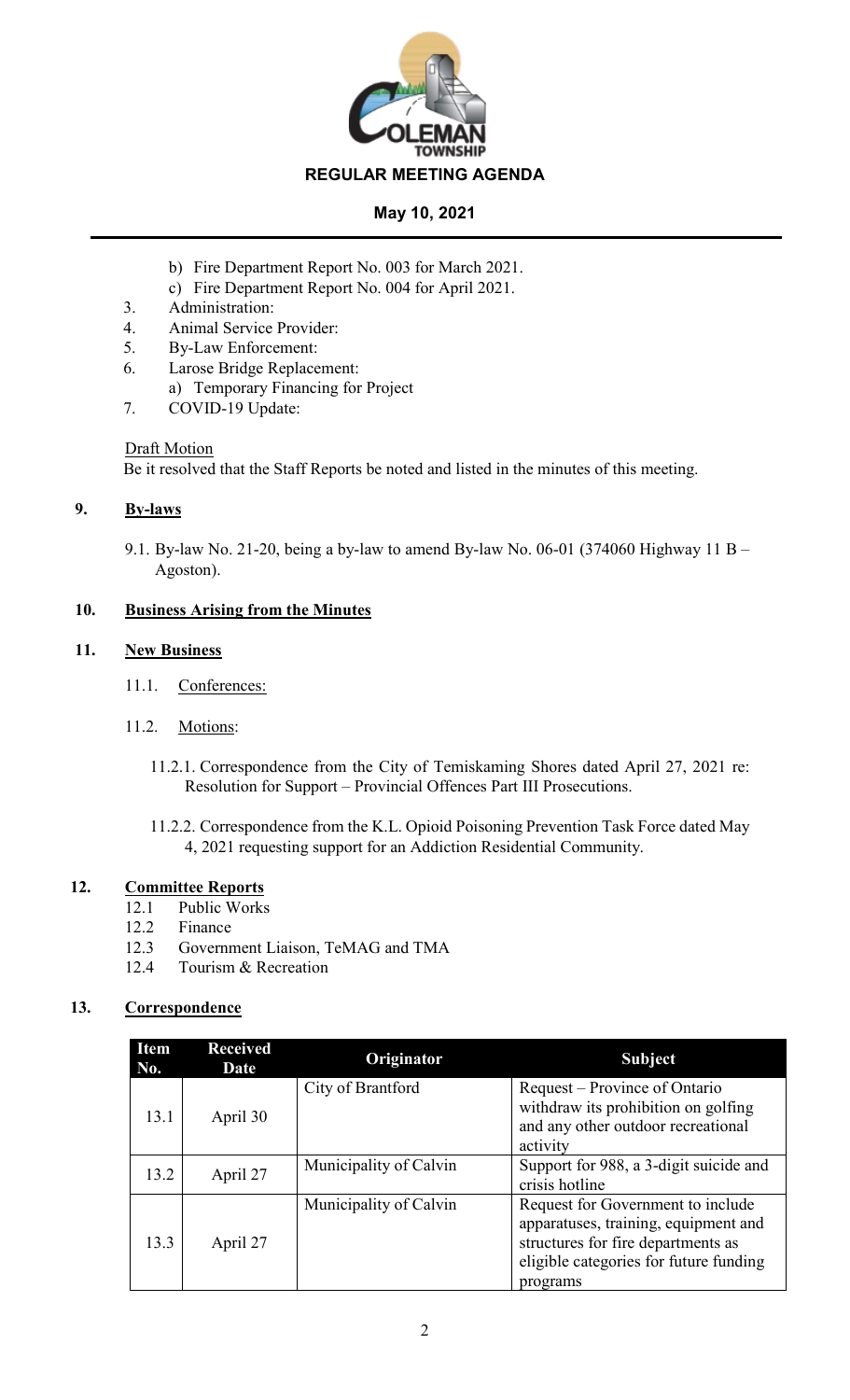

| 13.4  | April 21 | City of Cambridge             | Request for paid sick leave             |
|-------|----------|-------------------------------|-----------------------------------------|
|       |          | Town of Fort Erie             |                                         |
| 13.5  | April 27 |                               | Province Investigation and Updating     |
|       |          |                               | Source Water Protection Legislation     |
| 13.6  | April 27 | Town of Fort Erie             | Township of Archipelago - Road          |
|       |          |                               | Management on Invasive Phragmites       |
|       |          | Municipality of Leamington    | Advocacy for Reform - Municipal         |
| 13.7  | May 5    |                               | Freedom of Information and              |
|       |          |                               | Protection of Privacy Act (MFIPPA)      |
|       |          | Ministry of the Environment,  | Notification of Proposal on             |
| 13.8  | May 5    | <b>Conservation and Parks</b> | Modernizing Environmental               |
|       |          | (MECP)                        | <b>Compliance Practices and Ontario</b> |
|       |          |                               | Community Environment Fund Re-          |
|       |          |                               | Launch                                  |
|       |          | Ministry of Municipal Affairs | <b>Consultations: Strengthening</b>     |
| 13.9  | April 27 | and Housing (MMAH)            | Accountability for Municipal Council    |
|       |          |                               | Members                                 |
|       |          | City of Port Colborne         | Resolution - Cannabis Licensing and     |
| 13.10 | April 26 |                               | Enforcement                             |
| 13.11 | April 28 | Township of Scugog            | Bus Stops and Dead End Roads            |
| 13.12 | April 23 | Town of South Bruce           | Lottery Licensing to Assist Small       |
|       |          | Peninsula                     | Organizations                           |
|       |          | City of Temiskaming Shores    | Provincial Offenses - 2020 Financial    |
|       |          |                               | Statements, POA Committee Minutes,      |
| 13.13 | April 28 |                               | POA Write-Off Policy, Tax Rolling       |
|       |          |                               | Agreement                               |
| 13.14 | April 23 | Tri-Town Welding              | Introduction to Council                 |
|       |          |                               |                                         |

### Draft Motion

Be it resolved that correspondence items 13.1 to 13.14 be noted, filed and recorded in the minutes of this meeting.

### **14. Notice of Motion** - NIL

### **15. In camera (closed) session**

### Draft Motion

**Whereas** Section 239(2) states that a meeting or part of a meeting may be closed to the public if the subject matter being considered is:

- b) personal matters about an identifiable individual, including a municipal employee;
- f) advice that is subject to solicitor-client privilege, including communications necessary for that purpose;

**Be it resolved that** Council agrees to convene in closed session at \_\_\_\_\_\_\_\_ p.m. to discuss the following matters:

- 1. HR Update
- 2. Chitaroni Litigation Update

### Draft Motion:

**Be it resolved that** Council agrees to reconvene in open session at \_\_\_\_\_\_\_ p.m. with/without a report.

### **16. Confirmatory By-law**